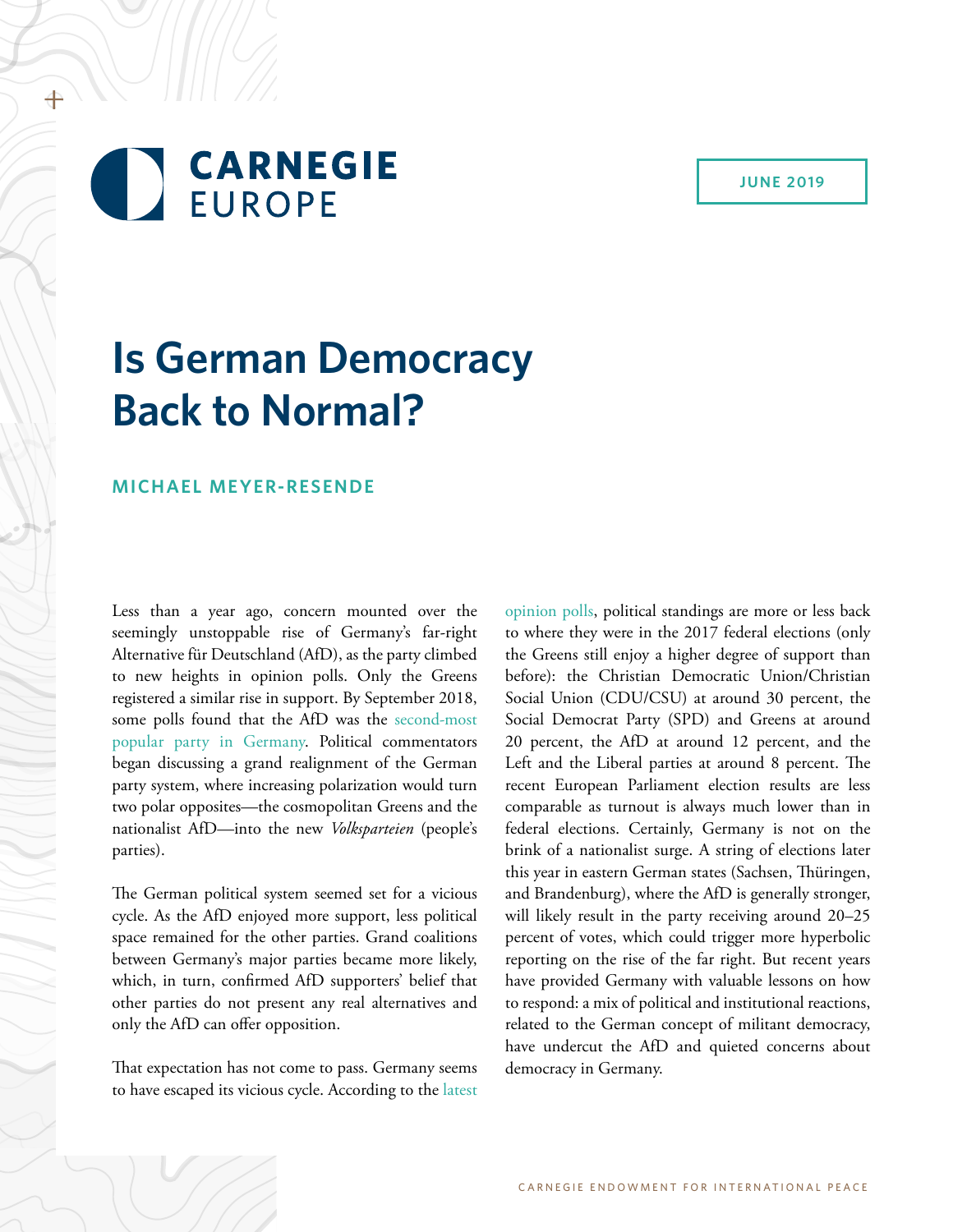#### **THE AFD'S RESURRECTION IN 2015**

The AfD faced irrelevance in the summer of 2015. The party had been [launched in 2013](https://www.kai-arzheimer.com/afd-right-wing-populist-eurosceptic-germany.pdf) by middle-class economic liberals who objected to the government's policies to save the euro. The old Euroskeptic AfD gained [7 percent](https://de.statista.com/themen/3260/afd/) in the 2014 European Parliament elections and [10–12 percent](https://de.statista.com/themen/3260/afd/) in three eastern state elections the same year.

In 2015, the party splintered. A number of members, including the party's chairman, left, believing that the AfD had become too extremist. When then minister of finance Wolfgang Schäuble convinced most conservative voters that he had held a firm line in debt crisis negotiations with Greece in July 2015, support for the AfD dwindled even more. The party reached rock bottom with public support at only [about 3 percent](https://www.stern.de/politik/deutschland/afd--alle-umfragewerte-der-rechtspopulisten-seit-ihrer-gruendung-2013-6657938.html), well under the 5 percent threshold necessary to enter parliament.

The 2015 refugee crisis changed things. Chancellor Angela Merkel, who had shown little interest in refugee issues before and whose government had tightened asylum laws in June 2015, [announced](https://www.politico.eu/article/the-phrase-that-haunts-angela-merkel/) "we will manage" the increasing flow of refugees and migrants—somewhat contrary to her image as a cool tactician—and did not close Germany's borders in September 2015.

Merkel's coalition partner, the Bavarian CSU, was uneasy with her decision but did not obstruct the policy. Indeed, no party in parliament voiced serious reservations in the first months, as nearly [900,000](https://www.welt.de/politik/deutschland/article158465433/Deutschland-korrigiert-Fluechtlingszahl-fuer-2015.html) [migrants](https://www.welt.de/politik/deutschland/article158465433/Deutschland-korrigiert-Fluechtlingszahl-fuer-2015.html) came to Germany by the end of 2015. Instead, Merkel rode a wave of public support fanned by the media, including tabloids like [Bild,](https://www.bloomberg.com/news/articles/2015-12-08/how-germany-s-right-wing-tabloid-learned-to-love-refugees) which ran a campaign with the English slogan "refugees welcome." The mood changed when the government failed to communicate a plan to end the exceptional situation and after more than a thousand women were allegedly [sexually assaulted or harassed](https://www.washingtonpost.com/news/worldviews/wp/2016/07/10/leaked-document-says-2000-men-allegedly-assaulted-1200-german-women-on-new-years-eve/?utm_term=.fe4226994b79) in Germany on the night of December 31, 2015, by groups of men that included mostly [migrants and asylum seekers.](https://www.nytimes.com/2016/01/15/world/europe/as-germany-welcomes-migrantssexual-attacks-in-cologne-point-to-a-new-reality.html)

Only the AfD voiced complete opposition to Merkel's policy. In 2015, democracy functioned as usual: an

important opinion, which attracted increasing support, was nowhere to be seen in parliament, so voters turned to an outsider party. The AfD's subsequent rise appeared inevitable.

But new party leaders had put the AfD on a more extremist course, and the refugee crisis fanned the flames. In 2016, the party won more than 20 percent of votes in elections in eastern states and around 15 percent in western state election. In the 2017 federal elections, it received 12 percent of the votes.<sup>1</sup>

By 2018, the AfD's ascendancy appeared unstoppable. According to September 2018 opinion polls, it had become the second-most popular party with 18 percent support. It particularly benefited from the Social Democrats' decline. Since late 2015, the AfD had successfully set the public agenda: immigration began to dominate the evening talk shows after the summer of 2015, and the leading public TV talks shows covered issues like government weakness, Merkel, or migration more than [thirty times in 2018](https://de.statista.com/statistik/daten/studie/954713/umfrage/am-meisten-diskutierte-themen-in-den-talkshows-von-ard-und-zdf/), with little coverage of global warming despite a significant draught.

The debate reached fever pitch ahead of the Bavarian elections in September 2018. Increasingly, it appeared that the CDU's Bavarian sister party, the CSU, would start imitating the AfD. Its leader, [Horst Seehofer](https://www.tagesschau.de/inland/seehofer-migration-mutter-aller-probleme-101.html), frustrated that Merkel had given him few policies to appease the CSU's conservative voters, declared "migration as the mother of all problems."

#### **STOPPABLE AFTER ALL?**

Today, the picture has changed. The AfD registers around 12 percent in opinion polls,<sup>2</sup> which would make it the fourth-largest party in parliament. What has changed? In short: the reality on the ground has shifted, the party's opponents have become more skillful, and the state has started to respond.

Migration across Europe is [down.](https://www.bbc.com/news/world-europe-46764500) For a while, this development went strangely underreported in Germany's public debate. Merkel basked in the glow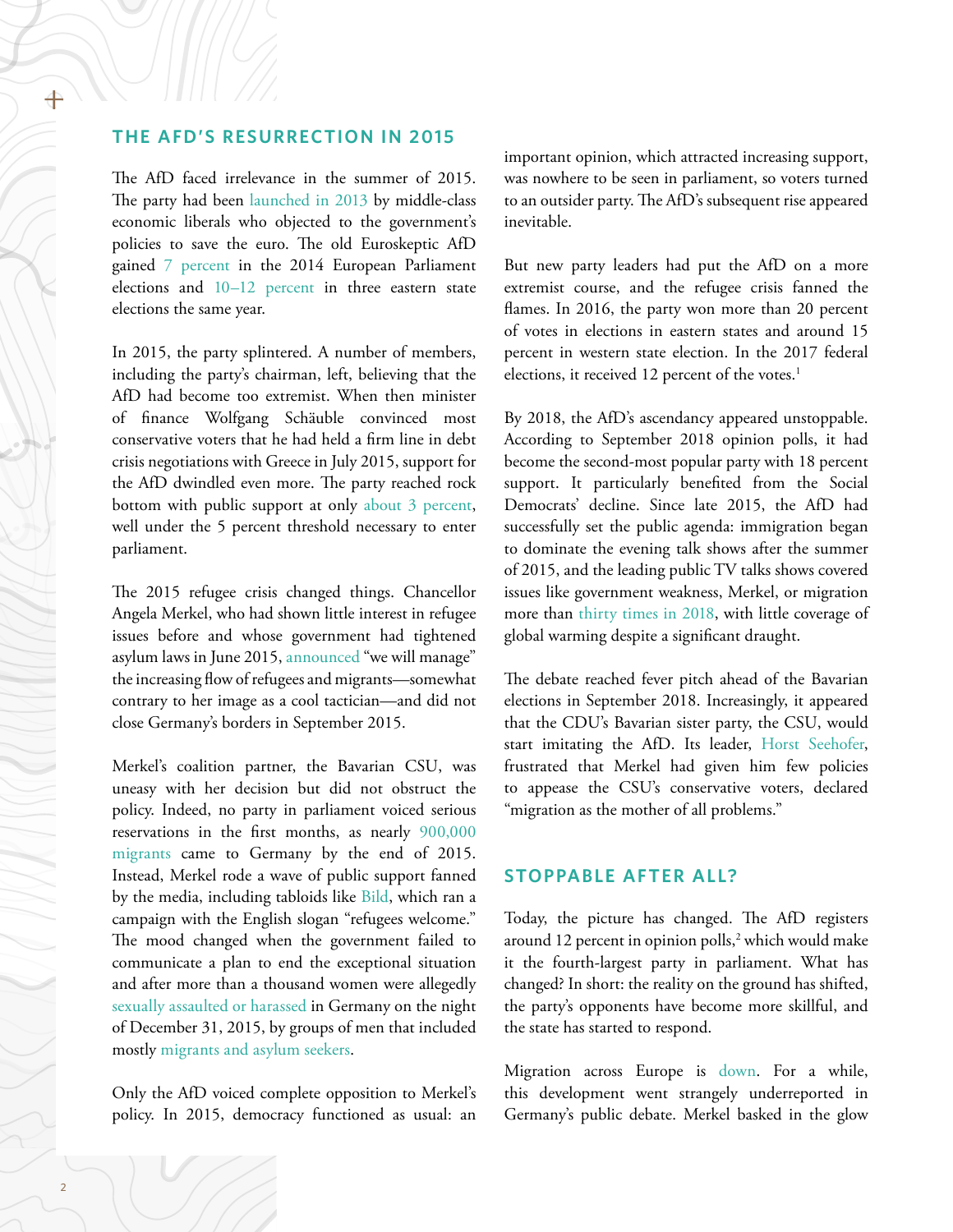of her compassionate policies in 2015 and was not interested in now claiming responsibility for the EU's hardened external borders. And the AfD had an interest in portraying migration as an ongoing crisis. The reality of stricter EU immigration policies served neither party, but it has finally made an impression on the public.

The reduced number of migrants alleviated the public split between the CDU and CSU. As political scientist Timo Lochocki has argued, democratic right-wing parties can undermine the far right if they address hotbutton issues like migration effectively and visibly. The CDU and CSU, as he points out, had spent two years doing the opposite: the sister parties argued publicly, which exacerbated the problem and signaled that the government was bickering instead of taking control—a boon for any far-right party looking to make gains.<sup>3</sup>

Another significant factor in the AfD's decline was Merkel's decision to withdraw as CDU chairwoman and stand down from the next race for Germany's chancellorship. Her announcement deprived the AfD of its favorite bogeyman, having portrayed Merkel as a power-hungry politician bent on destroying Germany. The ensuing lively CDU leadership contest, which attracted much public interest, belied the AfD's claims that the party system was sclerotic. The new leader of the CDU, Annegret Kramp-Karrenbauer, has made outward appeals to cultural conservatives in her party since she was elected. For once, the public debate was not centered on the AfD and its statements but on the CDU.

With the Christian Democrats actively reintegrating conservative voters, the SPD returned to life as well, becoming more vocal about its traditional socioeconomic themes, pushing for higher pensions for low-income earners, and advocating for measures to reduce the lack of housing in large cities. The AfD's silver bullet—making any political issue a cultural referendum on migration and Islam—was poison to the SPD, whose electorate combines traditional workers and younger, urban liberals. Cultural and identity issues are the wedge that divides these groups. But the reverse is also true: Social Democrat voters are more united on

the socioeconomic issues that divide the AfD. Contrary to popular belief, the AfD's voters are not economically downtrodden, rather they represent a whole range on the economic spectrum.

Finally, the German constitutional concept of militant democracy finally showed its teeth. In most countries, politicians and social norms are expected to keep extremists at bay. The authors of Germany's constitution, traumatized by the experience of 1933, fortified the state's institutions with the duty and defined powers to resist forces in society that threaten to undermine the democratic order.

In January 2019, Germany's internal security agency (Bundesamt für Verfassungsschutz, or BfV, which literally translates to Federal Office for the Protection of the Constitution) [announced](https://www.theguardian.com/world/2019/jan/15/extreme-right-wing-germany-afd-under-surveillance) that the AfD warranted potential investigation and that it would monitor the party's youth wing and its most extremist internal faction, organized around Björn Höcke. This was doubly problematic for the AfD. On the one hand, it unsettled members of the party, especially those who work for the state and fear that their membership may become a professional liability. On the other hand, it finally focused the public's attention on how and where the AfD had overstepped the boundaries of Germany's constitution.

Before the federal agency stepped in, the AfD could easily dismiss criticism as politically motivated and partisan. Indeed, many journalists made life easier for the AfD by not distinguishing which facets of the party were antidemocratic as opposed to very conservative. The BfV's [436-page dossier](https://netzpolitik.org/2019/wir-veroeffentlichen-das-verfassungsschutz-gutachten-zur-afd/#2019-01-15_BfV-AfD-Gutachten_C-I-4.1.2) shed light on aspects of the party that run contrary to democracy. Any party can argue against immigration or be opposed to the EU within the confines of German democracy. But while the AfD's program is generally in line with constitutional provisions, leading party members regularly make statements that violate constitutional principles.

As the BfV noted, AfD leaders and other members frequently frame their position on immigration by denigrating minorities and consider them second-class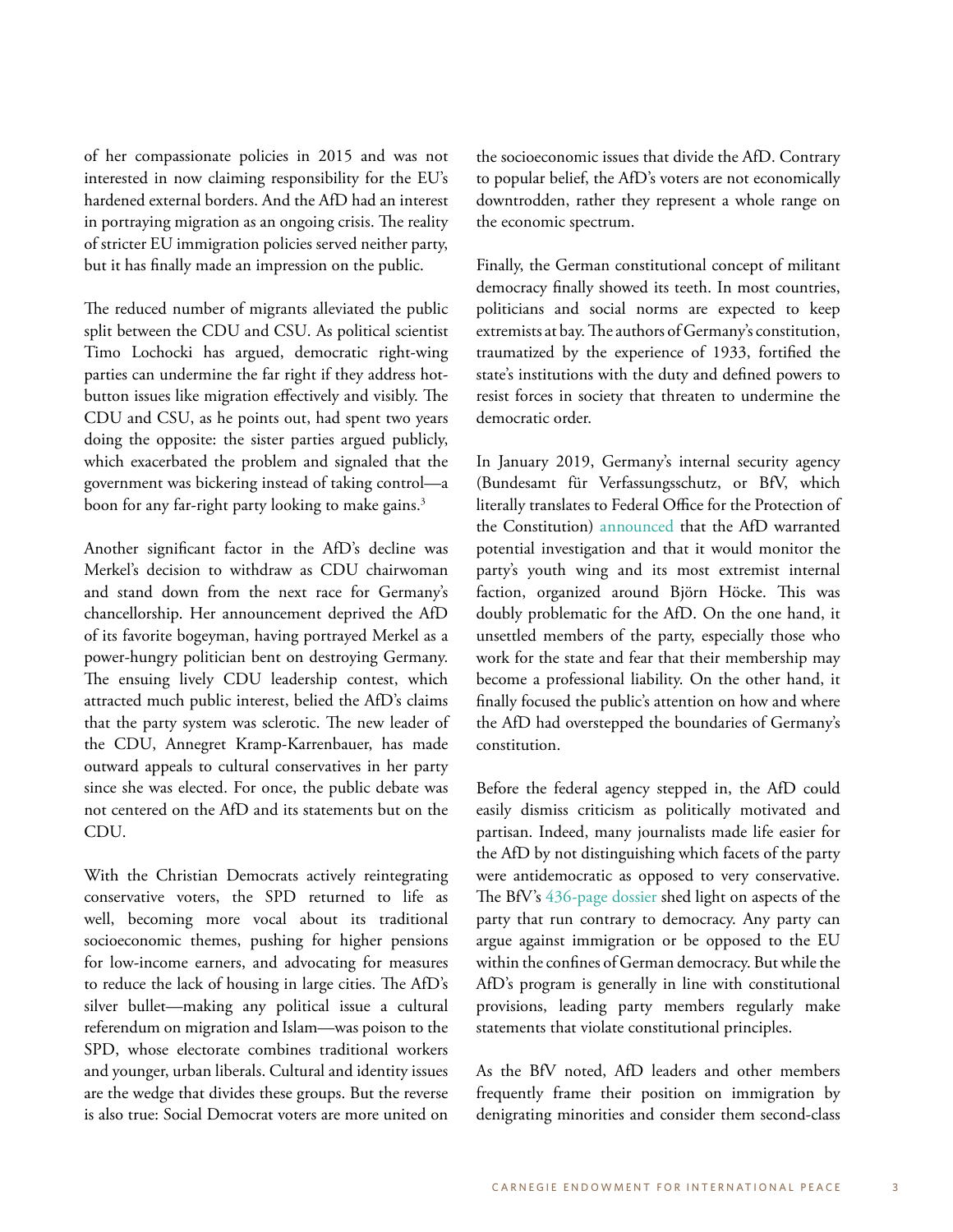citizens at best. They employ an ethnic narrative around what it means to be German that is inconsistent with the civic framing of the German constitution. Some party members also argue in racist terms, going as far as to claim that immigration is equivalent to a genocide of the German people—with no penalty from party leadership.

In their attacks on Islam, leading party members go well beyond what could be considered reasonable critique of a religion. Some argue that Islam should have no future in Europe; others claim that Islam is not a religion at all. These positions threaten Germany's constitutionally guaranteed freedom of religion.

In some wings of the AfD, even Germany's constitutional democracy is questioned. Members regularly compare "the current system" to the communist German Democratic Republic (GDR). The absurd comparison opponents of the GDR were sent to prison, while the AfD opines from the sofas of Germany's tax-funded evening talk shows—suggests the party aspires to a system that is not democratic.

Leading AfD members also object to the way German culture approaches its Nazi past, arguing that history teachers should highlight more positive aspects of Germany's legacy. In a speech last year, AfD chairman [Alexander Gauland](https://www.dw.com/en/afds-gauland-plays-down-nazi-era-as-a-bird-shit-in-german-history/a-44055213) claimed that Germany's twelve years of Nazi rule were mere "birdshit in 1000 years of successful history." Considering the AfD's many ambiguous statements on political violence, it has becomes clear that the party has extremist tendencies.

#### **LESSONS AND OUTLOOK**

The German political scene has matured to the challenge of the AfD, a sizable party with extremist tendencies. Some media appear to support the AfD's far-right agenda. Most notably, *Bild* reversed course from its "refugees welcome" campaign in 2015 and made immigration-related crimes and issues a prominent and permanent part of its news coverage—a case of highly selective reporting. But most media and politicians have

become less likely to respond to every provocation, making it harder for the AfD to set the agenda. And there is mounting unrest inside the party, particularly due to the BfV's investigation. But while AfD leaders occasionally try to exclude more extremist members, their steps are half-hearted and their statements tepid. It is more likely that AfD will sacrifice moderate support than abandon its extremist flank.

The AfD's rise has been stopped for now. The situation looks less dramatic than it did six months ago. But only four years ago, the party had seemed to fade entirely out of the political picture. Contrary to long-held beliefs, Germany is not immune to far-right politics.

With its own network of media, the AfD is becoming an established part of the German political scene and well-integrated into the globalized extreme right. New circumstances could propel the party upward again, reducing other parties' ability to form coalitions and again setting in motion that vicious cycle.

The German political scene has become less consensusoriented than it was during the last decade. The party system has grown to six parties with stable support beyond the 5 percent threshold. All parties have defined their agenda more clearly, offering greater contrast with their rivals. The CDU may adjust the centrist course it adopted under Merkel; it appears to be moving cautiously to the right under Kramp-Karrenbauer, at least on issues of identity. After eleven years of grand coalition governments since 2005, a less centrist government—from either side of the spectrum—might refresh German democracy.

Germans are less confident than they were ten years ago. Germany's geopolitical environment is deteriorating quickly, the immediate economic outlook is worsening, and there are doubts whether core German industries have a future. Berlin's start-ups may dream of becoming the next Facebook, but Germany's industrial giants fear becoming the next Nokia.

Will domestic politics be added to the list of existential threats? Not if Germans can revive political competition